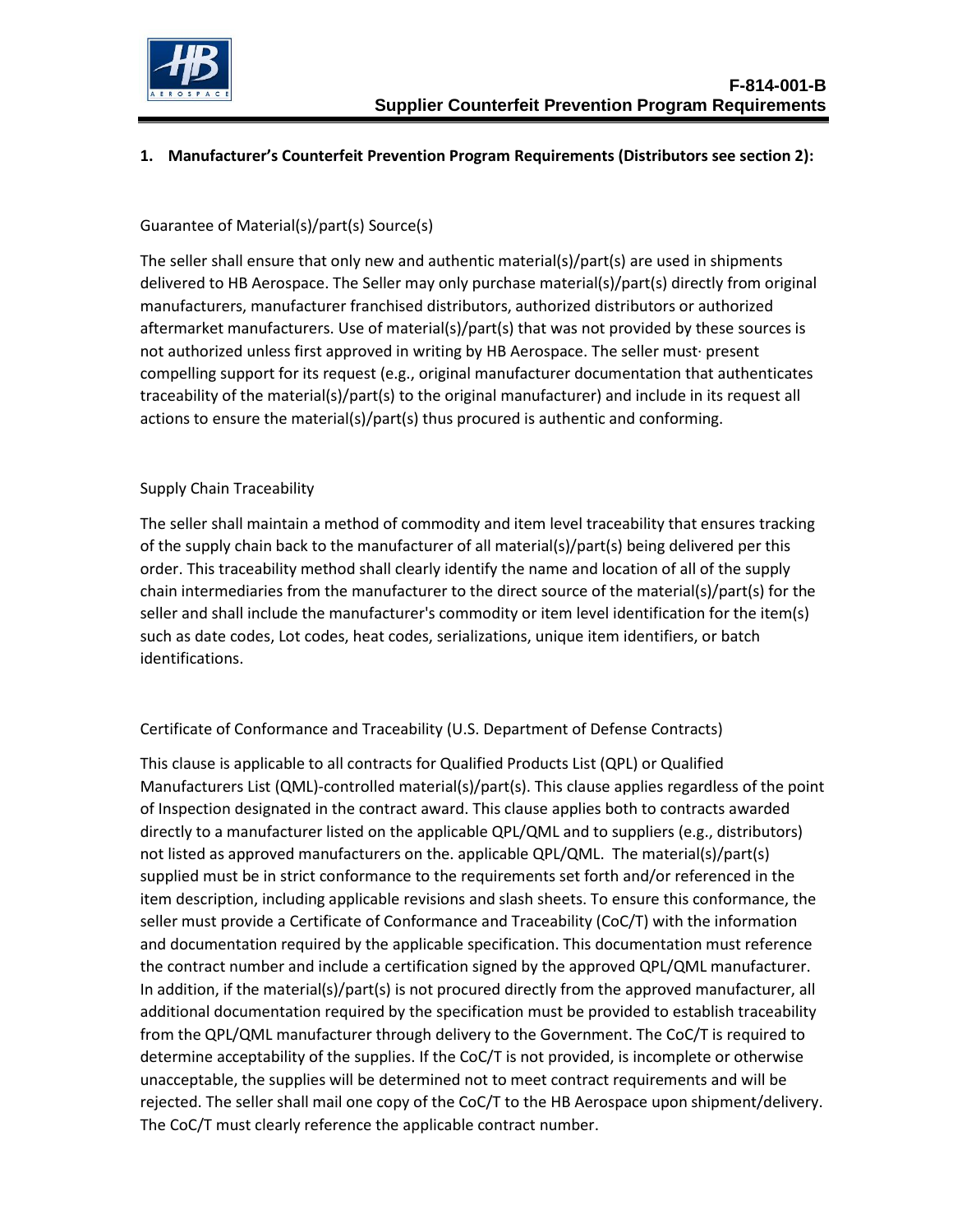

## **2. Distributor's Counterfeit Prevention Program Requirements:**

#### Test and Inspection Requirements

The seller shall establish and implement test and inspection activities necessary to assure the authenticity and conformance of purchased material(s)/part(s), Including:

- Traceability and documentation verification;
- Visual examination;

- Tests and inspections as applicable [see AS6147 and/or AS5553 for examples and descriptions of test and Inspection activities];

Tests and inspections shall be performed in accordance with clearly delineated accept/reject criteria provided to HB Aerospace upon request. The seller shall prepare and provide to HB Aerospace records evidencing tests and Inspections performed and conformance of the material(s)/part(s) to specified acceptance criteria. Tests and inspections should be performed by persons that have been trained and qualified concerning detection of the types and means of counterfeiting and how to conduct effective product authentication.

### Supply Chain Traceability

The seller shall maintain a method of commodity and item level traceability that ensures tracking of the supply chain back to the manufacturer of the material(s)/part(s) being delivered per this order. This traceability method shall clearly identify the name and location of all of the supply chain intermediaries from the manufacturer to the direct source of the material(s)/part(s) for the seller, and shall include the manufacturer's commodity or item level identification for the item(s) such as date codes, lot codes, heat codes, serializations, unique item identifiers, or batch Identifications.

### Certificate of Conformance

The seller shall approve, retain. and provide copies of Certificates of Conformance (CoC).

Manufacturer CoCs shall, at minimum, include the following:

- a. Manufacturer name and address;
- b. Manufacturer and/or HB Aerospace's part number and dash number, group number, or similar;
- c. Commodity or Item level identification for the item(s) such as date codes, lot codes, heat codes, serializations, unique item identifiers, or batch identifications;
- d. Signature or stamp with title of seller's authorized personnel signing the certificate.